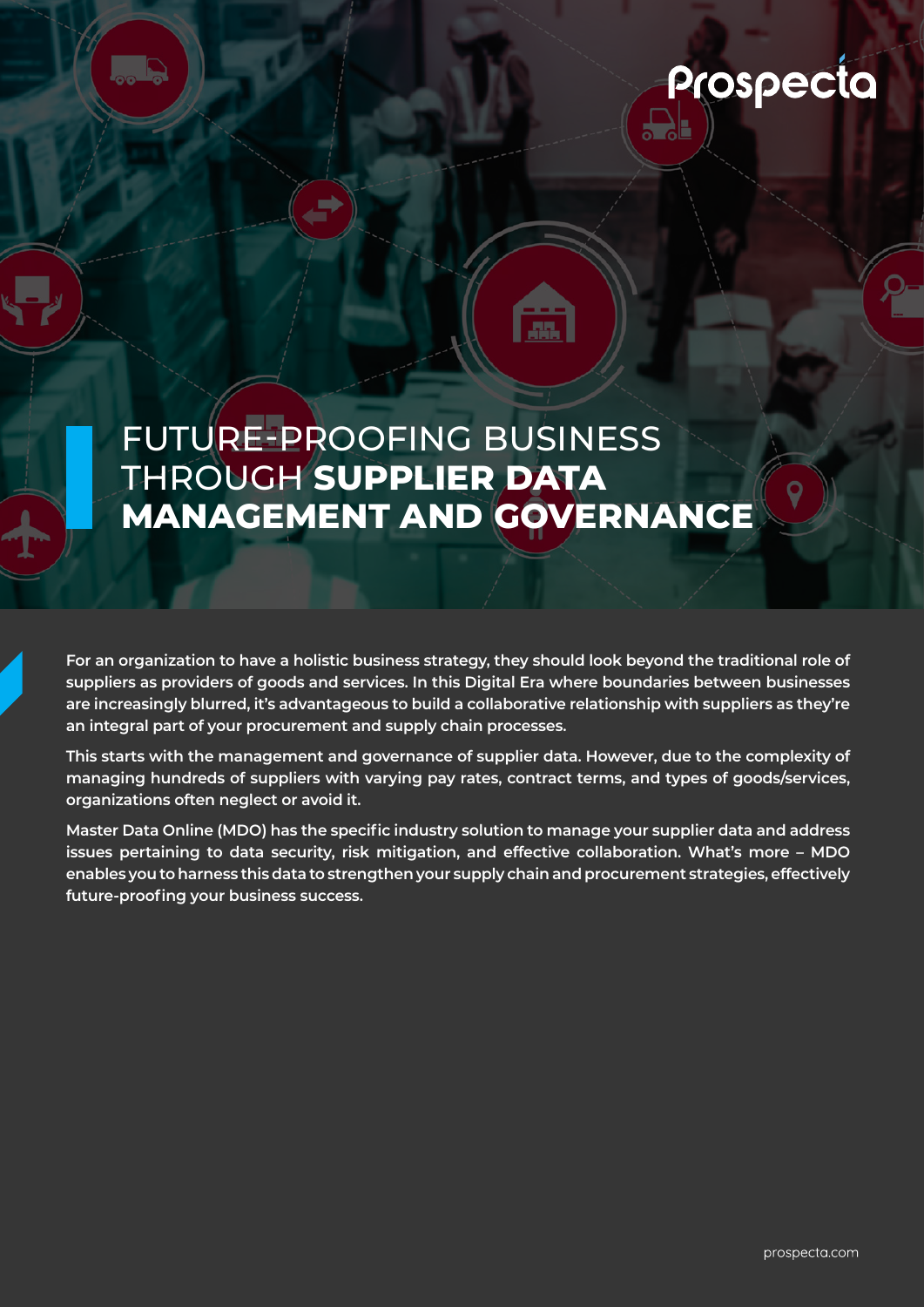# **Supplier Data Management Challenges**

### **No Systematic Supplier On-Boarding**

■ Complex and time-consuming, causing the delay of procurement process and receiving of goods and services.

### **No Collaboration And Ownership Of Supplier Data**

- No functionality to upload and view attachments, certifications, and licenses to facilitate effective collaboration.
- Manual/Excel-based supplier data entry, done internally before uploading to ERP/SAP. No access for suppliers to check accuracy of important details like bank data — prone to human errors.

### **No Supplier Classification**

■ Not able to classify suppliers according to qualification and strategic importance — knock-on impact to any governance initiatives.

### **Not Able To Do Supplier Verification**

■ No means to verify credentials, certifications, and financial standings — higher risk exposure.

### **No Data Security**

- No compliance with GDPR to grant consent/non-consent of privacy information.
- No system for data protection vulnerable to security threats.

### **No Quality Assurance Of Supplier Master Data**

■ Lack of data governance and quality checks leads to duplicates and redundant supplier data — no way to establish confidence in own data.



md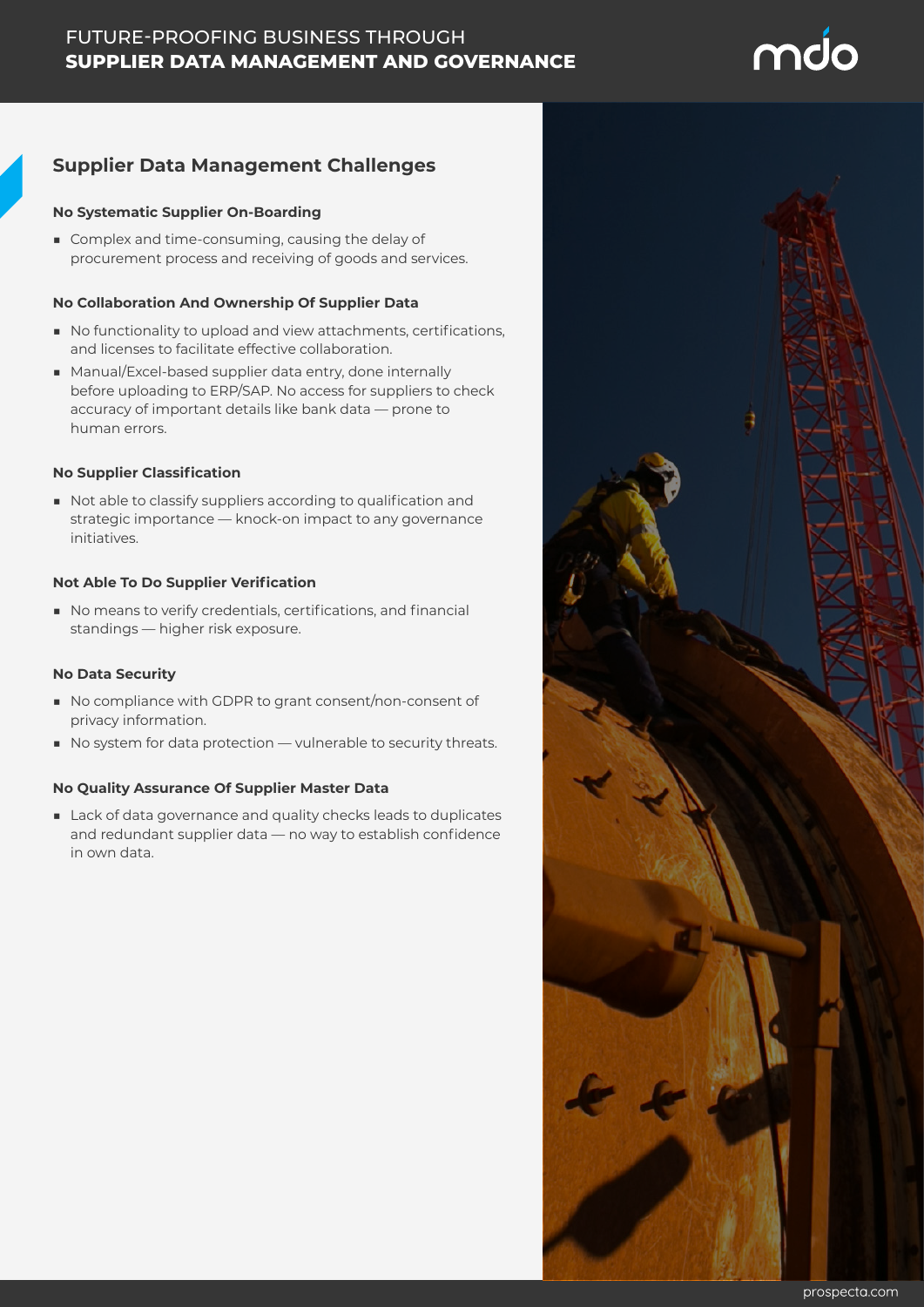

MDO Supplier Solution encompasses key processes of on-boarding, governance, collaboration, and risk and performance assessment. It enhances supplierrelated functions, working in sync with other ERP and Procurement systems. It has encryption capabilities for data protection to comply with GDPR.

### **Supplier Onboarding**

- Enable seamless supplier on-boarding with defined processes and forms according to their respective areas.
- Allow suppliers to enter their own data, including payment details and certificates — shifting ownership to them.

Features include:

- □ Workflow processes for approvals
- □ Validation of supplier data against credit agencies (Dun & Bradstreet) and tax authorities
- □ Verification of attachments, licenses, and certificates using OCR
- □ Configurable qualification requirements that can be filled by suppliers
- □ Integration with ERP/Procurement/other Master Data Governance systems

### **Supplier Data Governance**

- One solution for maintaining all supplier data areas, encompassing data creation, change, extend, and deactivation.
- Governance of data changes to prevent unauthorized behavior like changing payment terms and dealing with unvetted suppliers.

Features include:

- □ SLAs and audit logs for monitoring and traceability of activities
- □ Built-in pre-defined rules
- □ Validation of reference data from target systems
- □ Integration with ERP systems

### **Supplier Collaboration**

- Enable suppliers to continually maintain their own data as well as putting in attachments and certifications.
- Support Procure-to-Pay activities and relevant notifications like orders and shipments

Features include:

- □ Acknowledgment of POs, Advanced Shipping Notices (ASNs), and invoices through B2B and EDI exchange hub
- □ Upload of price files and catalogs by suppliers to enable punch-out catalogs from SAP, validated against contract agreements
- □ Customized vendor interaction processes according to business requirements

### **Supplier Risk & Performance\*\*\***

■ Evaluate and track supplier performance through quantitative and qualitative measures.

Features include:

- Satisfaction surveys templates based on various categories
- Ability to define risk categories for risk analyses and assessments
- Dashboards and analytics to gain insights on supplier performance
- Import risk data from other agencies and display the corresponding alerts

*\*\*\*Q1 2022 release* 



## **MDO Supplier for SAP and Ariba**

MDO Supplier Solution forms an integral part of MDO Supply Chain Management. It's SAP-certified and is the most popular solution in SAP Store.

- Able to integrate with ECC Vendors, S/4 Business Partners, and Ariba data. This ensures unified data and allows governance activities to take place.
- Able to co-exist with SAP MDG (both cloud and on-premise) as a master data federated solution focusing on supplier aspects.
- Complement Ariba in providing improved experience of Supplier Onboarding and Data Governance.
- Seamless integration in different solution landscapes consisting of SAP MDG and Ariba. Support a streamlined user experience through single login from Ariba with governance and data enrichment taking place in the background. Can be further enhanced with Supplier Master Data as a Service offering.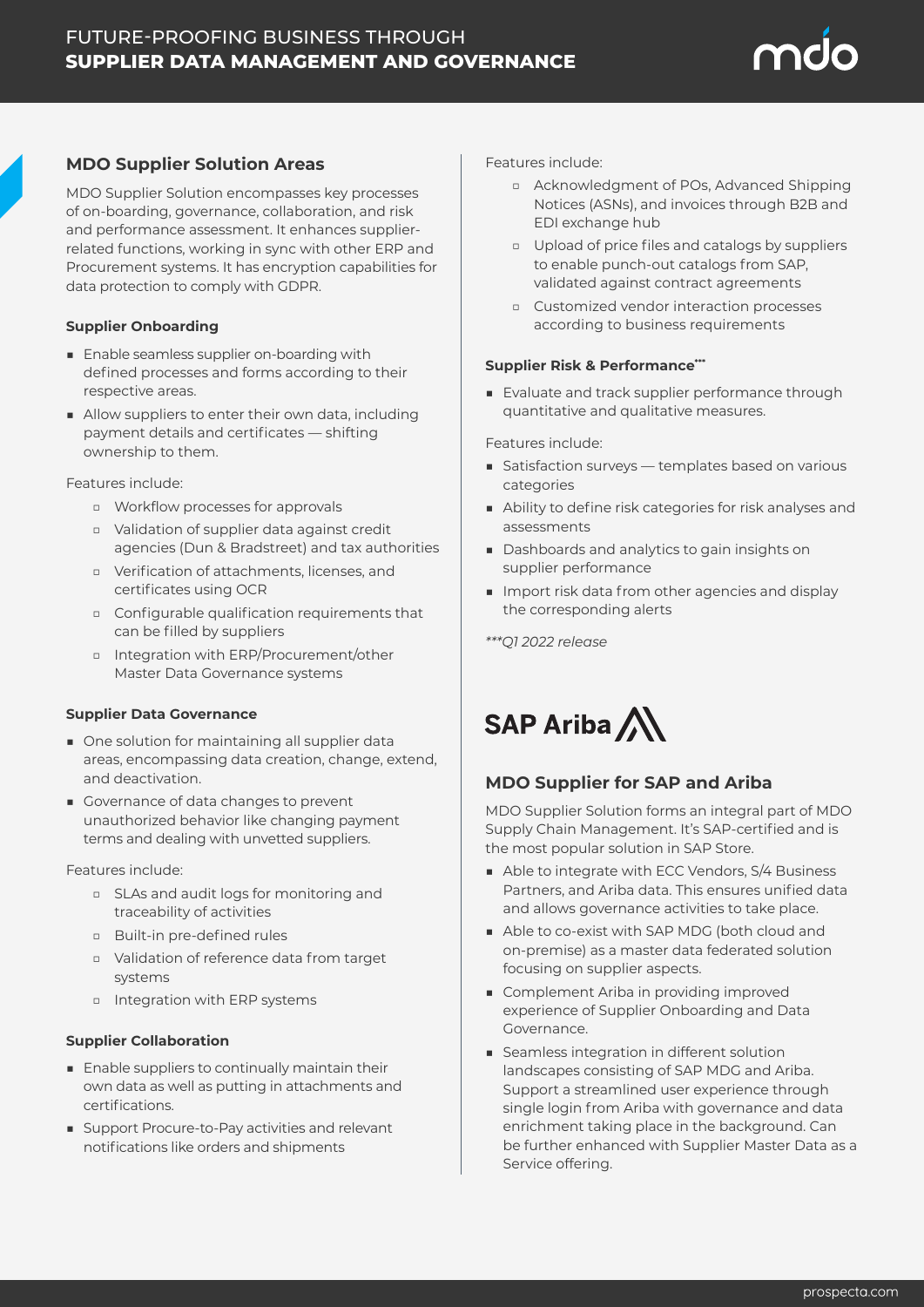

# **Key Differentiators of MDO**

### **Data Security**

- Ensure overall supplier data privacy, for example indicating consent/non-consent of sharing data through GDPR forms.
- Enable masking of sensitive data like bank details to safeguard from third-party exposure.



### **Vendor Interaction Center**

■ A one-stop platform for suppliers to do onboarding, maintain own data, and participate in surveys allowing them to have self-service functionalities.



### **User-centric functionalities**

- Feature-rich to facilitate users in their daily tasks — role-based screens and fields, business rule validation, duplicate data checks, with workflows and audit logs.
- Flexibility in defining different business rules for data creation, modification, and other events.



### **Supplier Master Data as a Service Offering**

■ Value-added services that include risk data for supplier viability assessment, extending beyond typical master data project objectives.



### **Less Time to Value**

■ Pre-configured solution (data models, business rules, and workflows) leads to shorter implementation and set up time, hence less time to achieve value realization.



### **Low Code Platform**

■ Better control of business processes and less reliance on IT

### **Higher ROI and Lower TCO**

- Modularized SaaS pricing enables lower cost of implementation due to the pre-configured nature of the platform.
- Lower maintenance and support cost result in lower TCO and higher ROI.



### **MDO on SAP Store**

- MDO partners with SAP in areas of Master Data Management and Governance.
- Available on SAP Store, pre-configured with SAP integration.